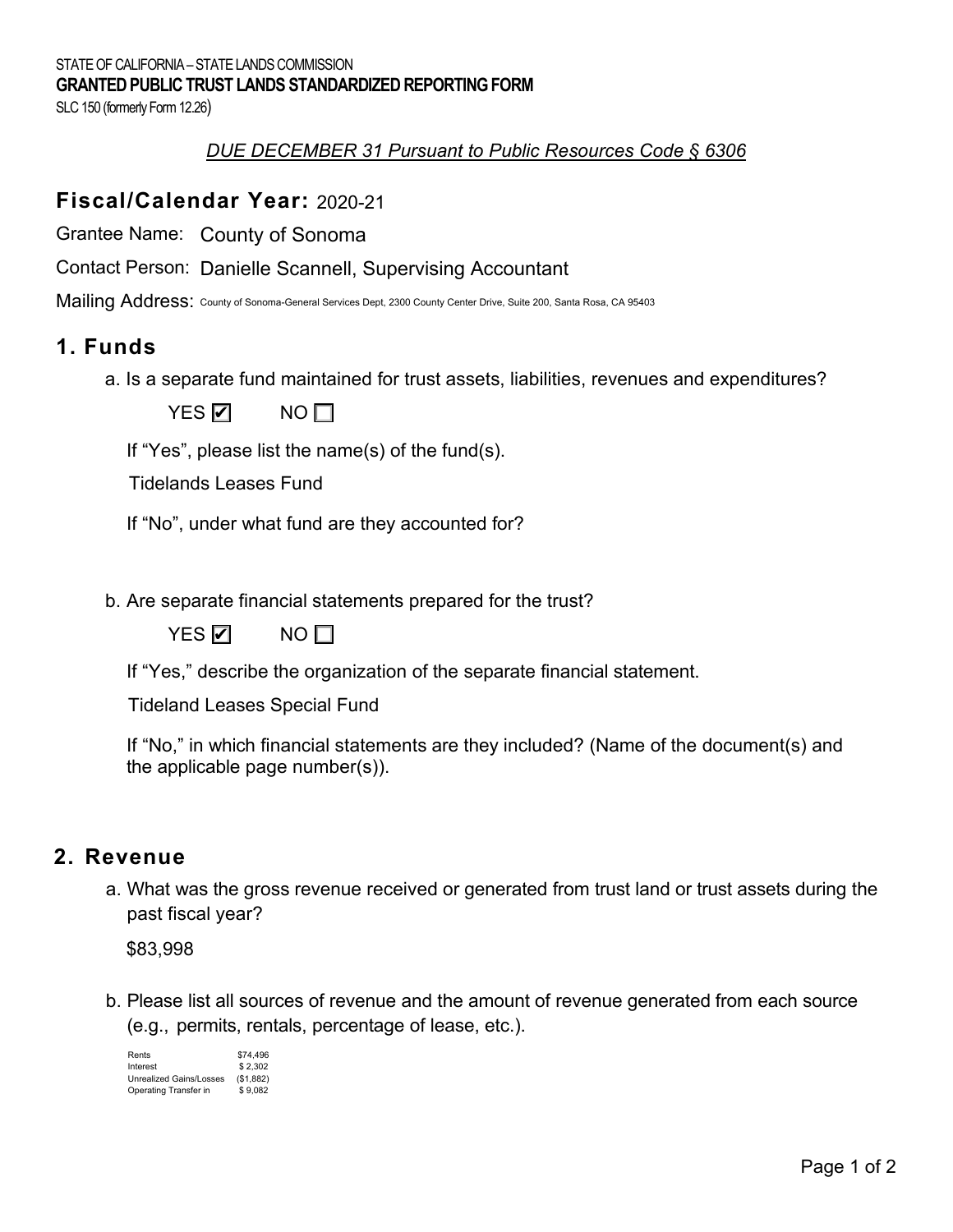SLC 150 (formerly Form 12.26)

## **3. Expenses**

 a. What was the total expenditure of funds received or generated from trust land or assets during the past fiscal year?

\$73,197

 b. What expenses were allocated or charged directly to the trust? Please list the source of the expenditure and the amount expended.

All expenses incurred from fund balance

 c. Have there been any capital improvements over \$250,000 within the current fiscal year? Are any capital improvements over \$250,000 expected in the next fiscal year?

No

 d. Describe any other disposition of trust funds or assets or any other disposition of the trust lands or trust assets themselves. Include any internal funds that were transferred to other grantees, to the management of entity or under the management of another political subdivision of the grantee under an agreement, settlement, or memorandum of understanding.

Transferred \$22,000 to County of Sonoma Regional Parks Spud Point Marina operations at Bodega Bay, CA

# **4. Beginning and Ending Balance**

 Please list the beginning and ending balances for the tidelands trust fund(s) for this past fiscal year.

| Beginning Fund Balance as of 7/1/20 \$299,226 |           |
|-----------------------------------------------|-----------|
| Ending Fund Balance as of 6/30/21             | \$310,027 |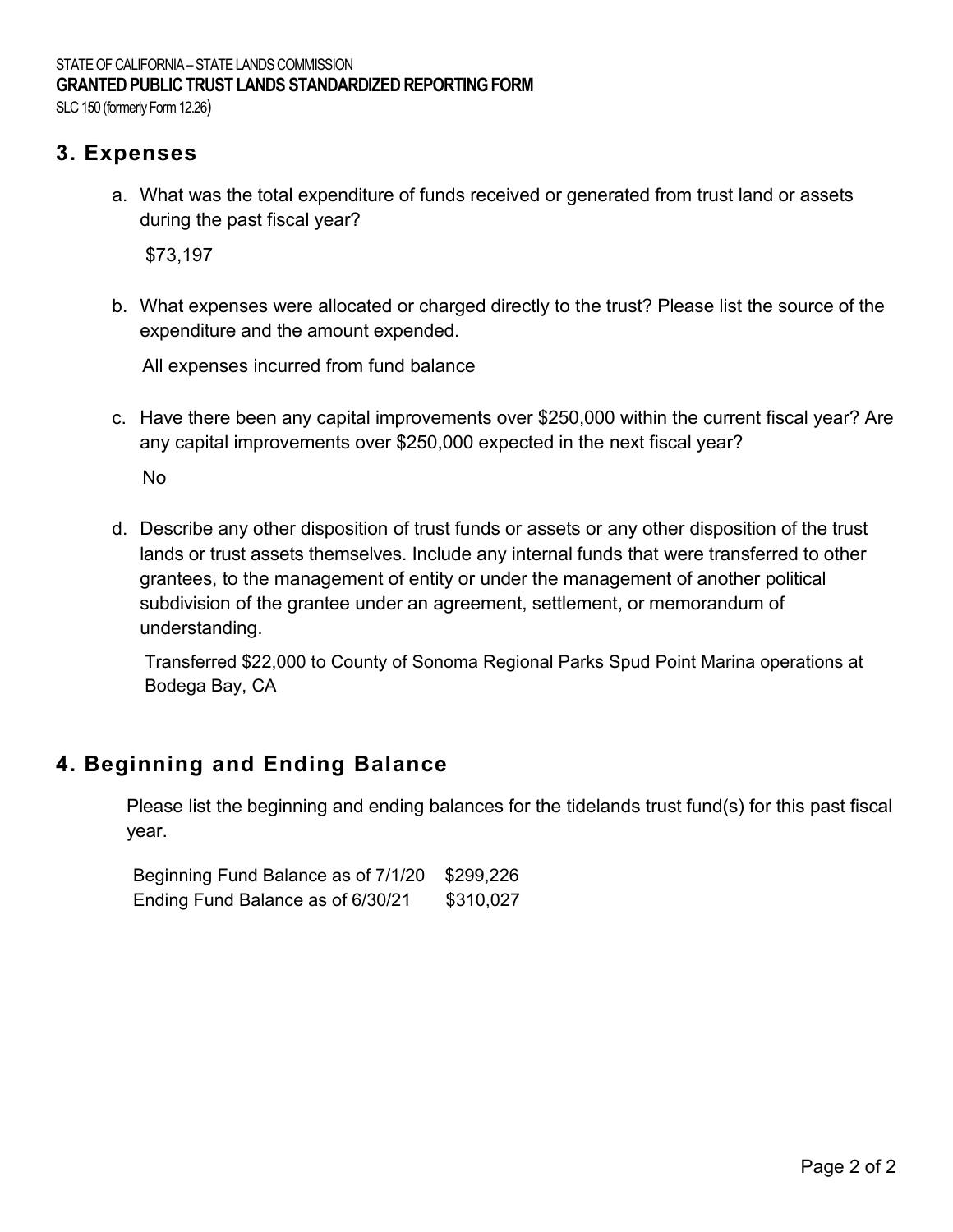- TO: Ms. Michaela Moser, Public Land Management Specialist
- FROM: Danielle Scannell, Supervising Accountant
- SUBJECT: Tidelands Trust Financial Statement Fiscal Year Ending June 30, 2021 File Ref: FG 18-00.2

### Attached per your request are:

- 1) Revenue Detail for FY 2020-21
- 2) Annual Report (Financial Statement)
- cc: Keith Lew, Deputy Director Auditor-Controller's Office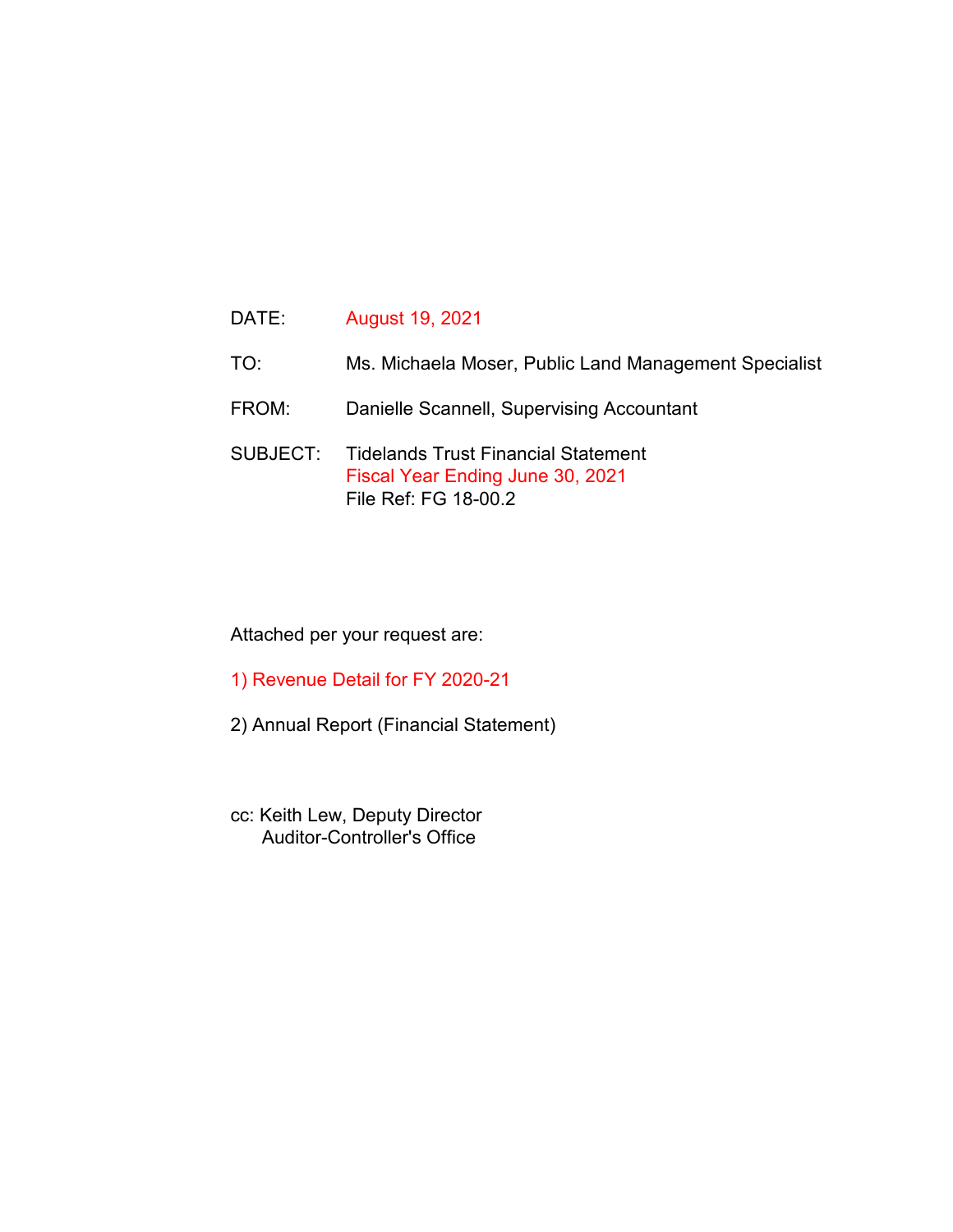# **Tidelands Leases Trust of Sonoma County Financial Statements As of June 30, 2021**

# **Table of Contents**

| $\overline{1}$ |
|----------------|
|                |
|                |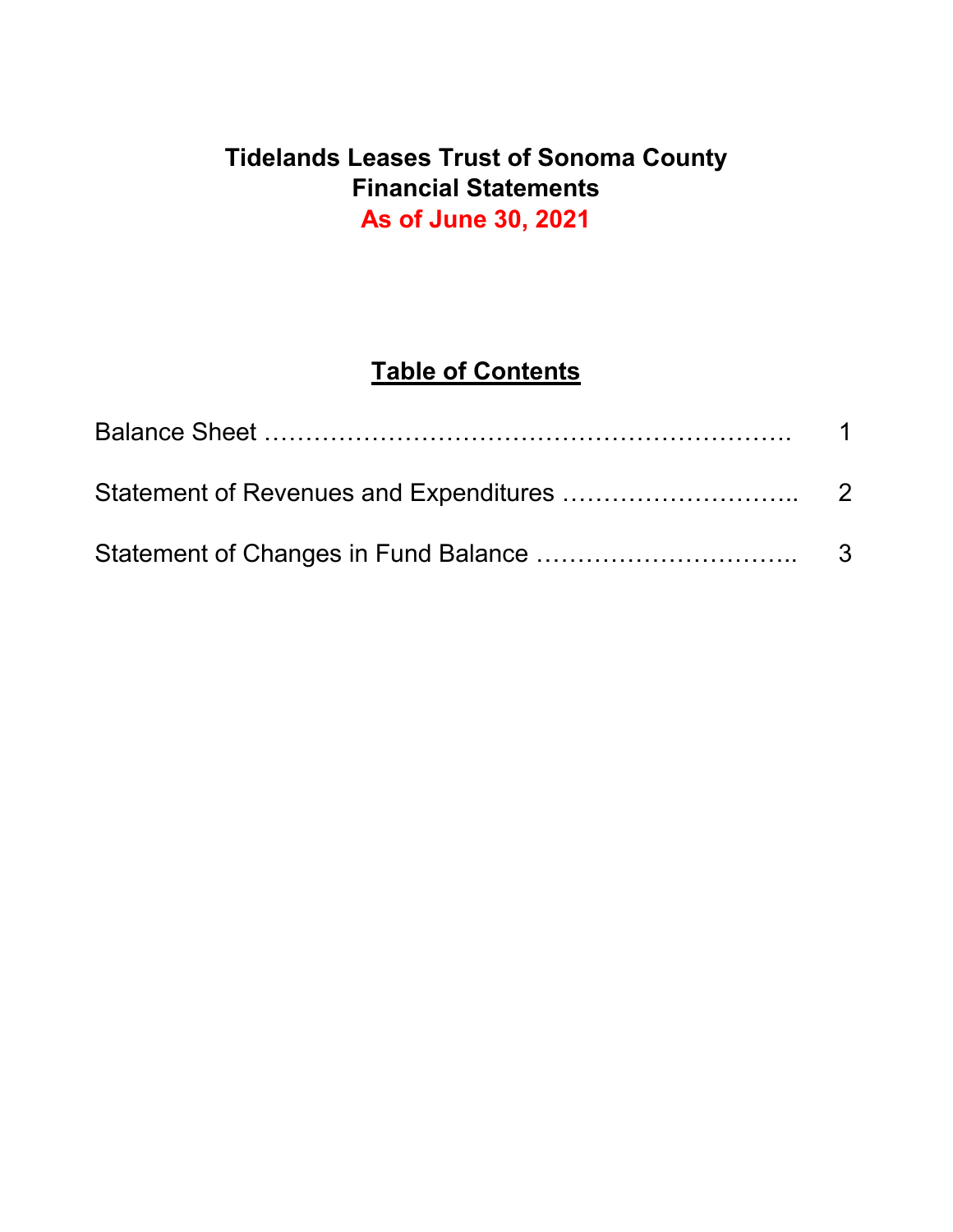### **Tidelands Leases Trust Balance Sheet As of June 30, 2021**

### **Assets**

| <b>Current Assets</b>                                                  |                       |
|------------------------------------------------------------------------|-----------------------|
| Cash in Treasury - Unrestricted<br>Unrealized gains and losses         | \$<br>321,648<br>(94) |
| <b>Total Current Assets</b>                                            | 321,555               |
| <b>Total Assets</b>                                                    | 321,555               |
| <b>Liabilities and Fund Balance</b>                                    |                       |
| Liabilities                                                            |                       |
| <b>Restricted-Deposits Held From Others</b><br><b>Unearned Revenue</b> | 8,333<br>3,195        |
| <b>Total Liabilities</b>                                               | 11,528                |
| <b>Total Liabilities</b>                                               | 11,528                |
| <b>Fund Balance</b>                                                    |                       |
| Undesignated/Unreserved Fund Balance                                   | 310,027               |
| <b>Total Fund Balance</b>                                              | 310,027               |
| <b>Total Liabilities and Fund Balance</b>                              | \$<br>321,555         |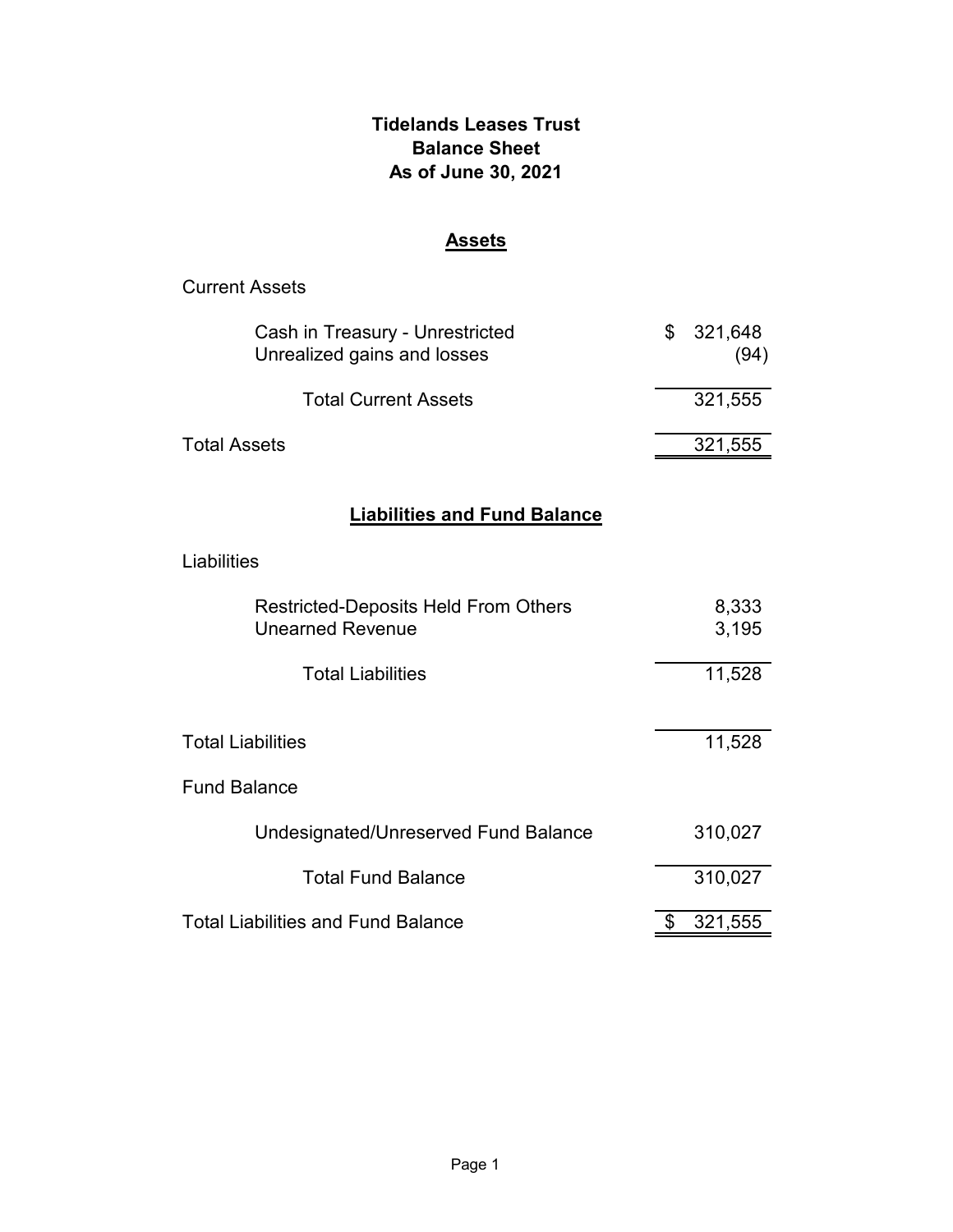### **Tidelands Leases Trust Statement of Revenues and Expenditures Fiscal Year Ending June 30, 2021**

Revenues

| <b>Rents</b><br>Interest<br>Unrealized gains and losses<br><b>Operatig Transfers - In</b><br><b>Total Revenues</b>              | \$<br>\$ | 74,496<br>2,302<br>(1,883)<br>9,082      | 83,998           |
|---------------------------------------------------------------------------------------------------------------------------------|----------|------------------------------------------|------------------|
| Expenditures                                                                                                                    |          |                                          |                  |
| <b>Accounting Services</b><br><b>County Counsel</b><br><b>Other Contract Services</b><br>Mail services<br><b>Other Supplies</b> | \$       | 1,587<br>34,155<br>15,449<br>5<br>22,000 |                  |
| <b>Total Expenditures</b><br>Net Source/(Use) of Fund Balance                                                                   |          |                                          | 73,197<br>10,801 |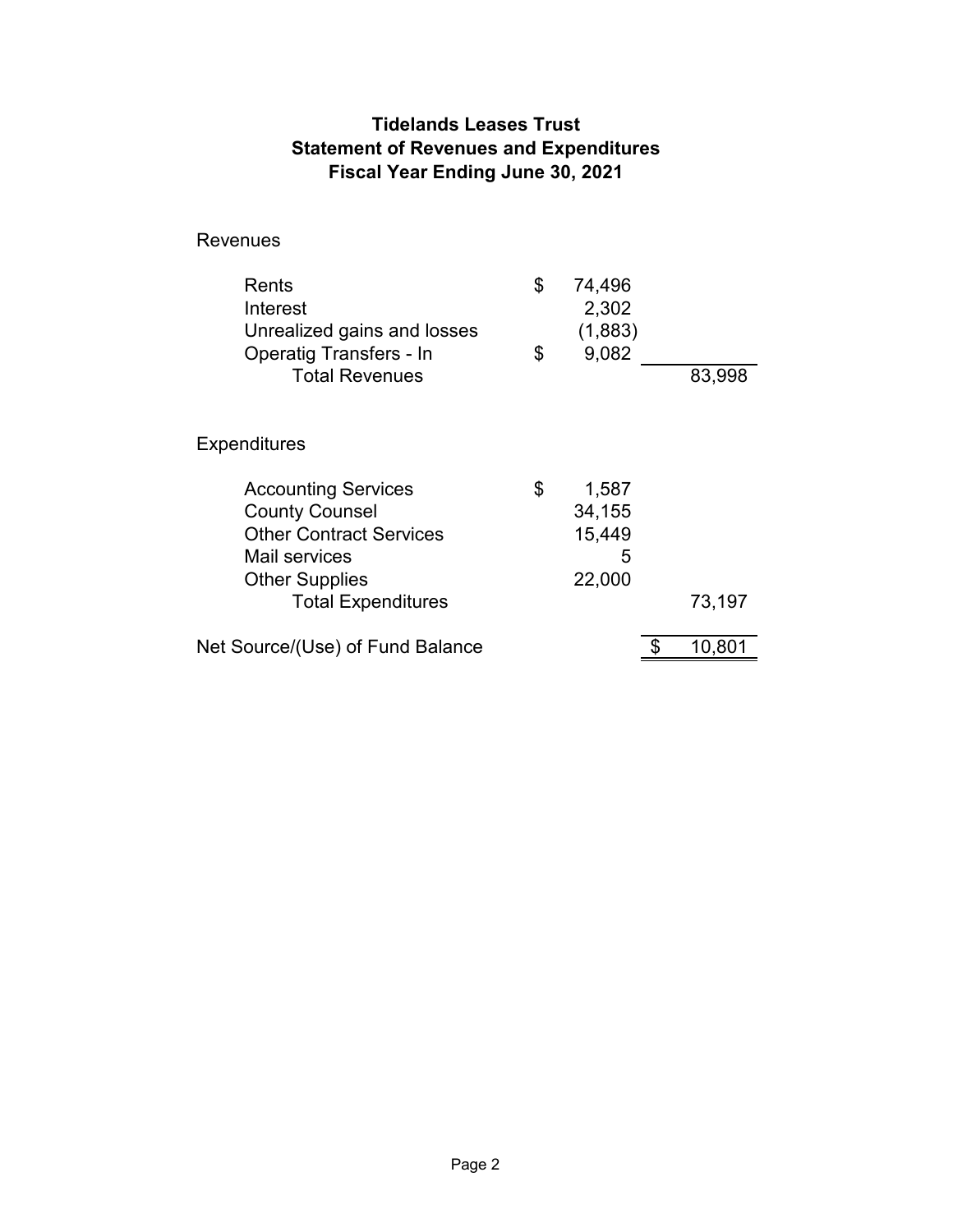### **Tidelands Leases Trust Statement of Changes in Fund Balance Fiscal Year Ending June 30, 2021**

| Fund Balance July 1, 2020        | \$299,226 |
|----------------------------------|-----------|
| Net Sources/(Uses                | 10,801    |
| Fund Balance as of June 30, 2021 | 310,027   |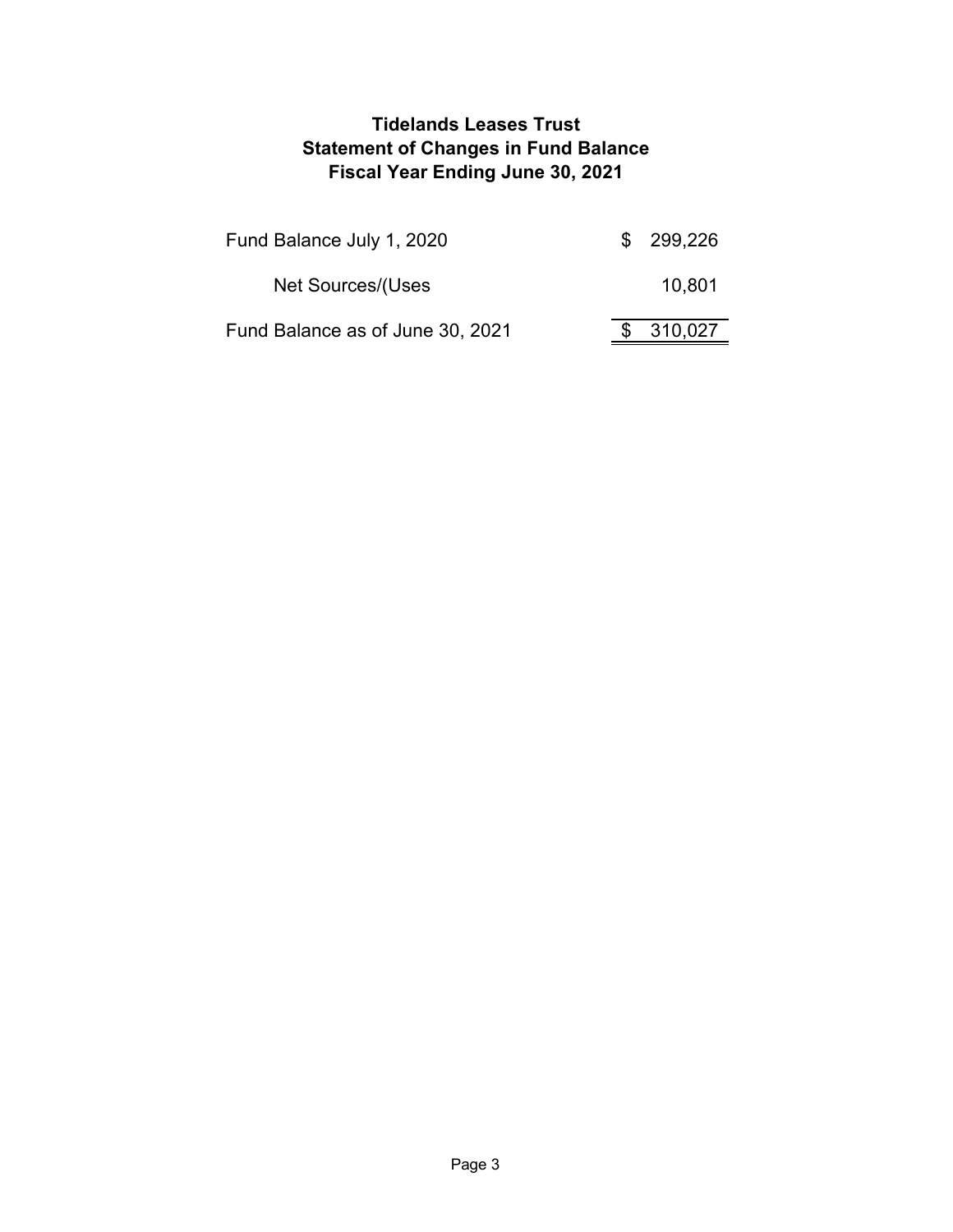#### Tidelands Leases Deferred Revenue - Annual Lease Payments As of June 30, 2021

|                       |                 |          | Annual                                          | No. Mos.          | Deferred |
|-----------------------|-----------------|----------|-------------------------------------------------|-------------------|----------|
| Tenant                | Lease Term      | Due Date | Amount Paid                                     | Deferred          | Revenue  |
| Bodega Harbour        | 10/1/20-9/30/21 | 10/01/21 | 12.780.00                                       | 3                 | 3.195.00 |
| Tides Wharf 2020 Rent | 7/1/2021        | 06/30/21 |                                                 | 0                 |          |
| Lucas Wharf 2020 Rent | 7/1/20-6/30/21  | 06/30/21 |                                                 | 0                 |          |
|                       |                 |          | Total Calculated Deferred Revenue as of 6/30/21 |                   | 3,195.00 |
|                       |                 |          | Balance Per EFS as of 6/30/21                   |                   | 3,195.00 |
|                       |                 |          |                                                 | <b>Adjustment</b> | ۰        |
|                       |                 |          |                                                 |                   |          |

**Note:** Bodega Harbour listed above pays rent once per year. Deferred portions of annual lease rents are prorated according to the lease term periods. Lucas Wharf pays monthly and paid one month in advance.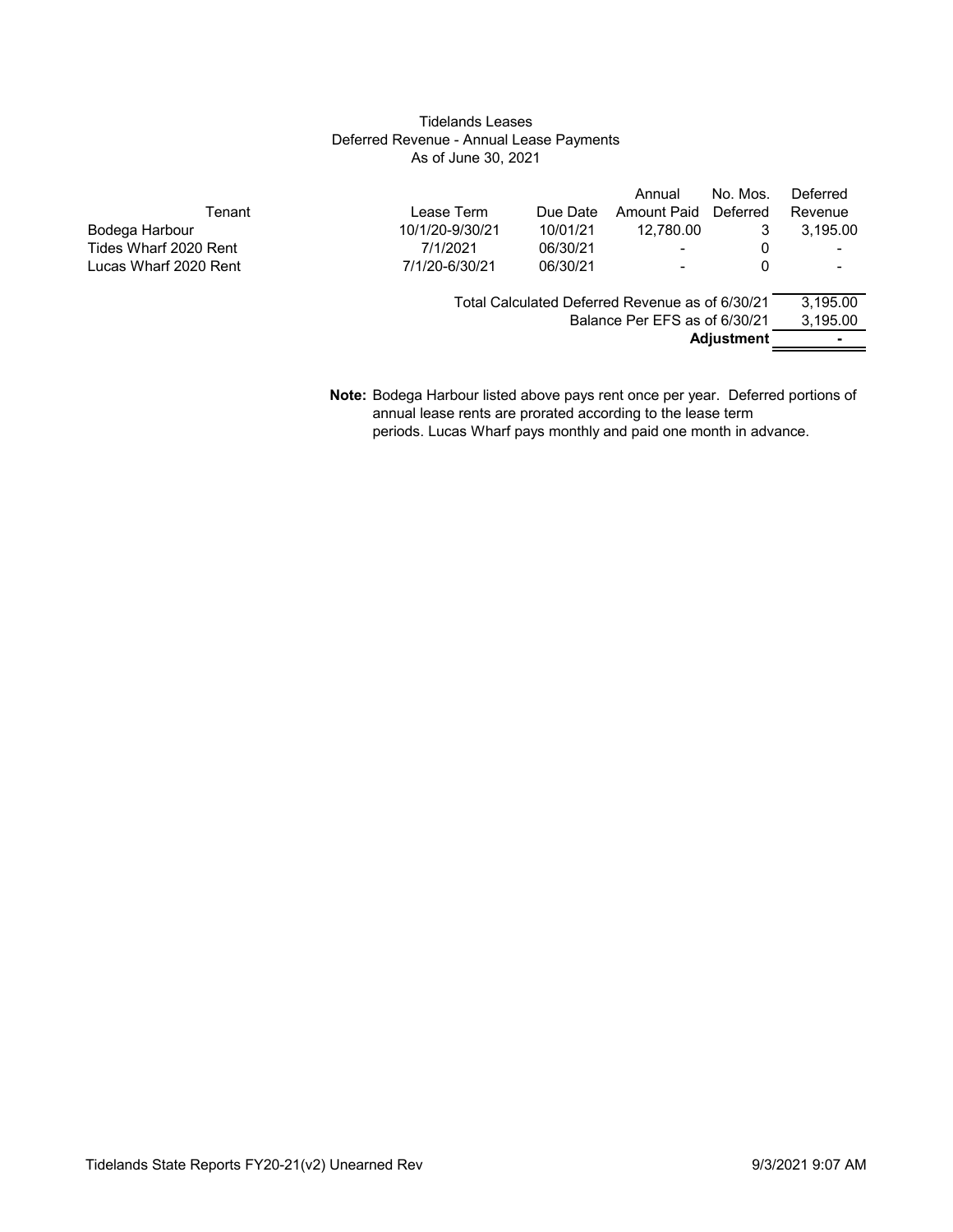#### **Tidelands Leases Rent Revenue 21040500 - 44105 As of June 30, 2021**

| Tenant                                                            | <b>Jul-20</b> | Aug-20 | Sep-20   | Oct-20                   | <b>Nov-20</b> | Dec-20                   | $Jan-21$ | Feb-21                   | Mar-21                   | Apr-21                   | May-21                   | <b>Jun-21</b> | Total                |
|-------------------------------------------------------------------|---------------|--------|----------|--------------------------|---------------|--------------------------|----------|--------------------------|--------------------------|--------------------------|--------------------------|---------------|----------------------|
| Monthly Lease Payments:<br>Lucas Wharf<br>Porto Bodega (#s 1 & 3) |               |        |          |                          |               |                          |          | 2,000.00                 | $\overline{\phantom{a}}$ | 250.00                   | 250.00                   | 500.00        | 3,000.00             |
| Porto Bodega (#s 23,30,32,33 & 36)<br>The Tides Wharf             | ۰             | $\sim$ | 5,249.97 | $\overline{\phantom{a}}$ |               | $\overline{\phantom{a}}$ | 1,166.66 | 583.33                   | 583.33                   | 583.33                   | 583.33                   | 583.33        | 9,333.28             |
| Subtotal Montly Leases                                            |               | $\sim$ | 5,249.97 | $\overline{\phantom{a}}$ |               | $\sim$                   | 1,166.66 | 2,583.33                 | 583.33                   | 833.33                   | 833.33                   | 1,083.33      | 12,333.28            |
| Annual Lease Payments:<br>Bodega Harbour<br>Porto Bodega          |               |        |          |                          |               | $\overline{\phantom{a}}$ | 6,000.00 |                          |                          |                          |                          | 7,455.00      | 7,455.00<br>6,000.00 |
| Lucas Wharf (% of gross sales)                                    |               |        |          |                          |               |                          |          |                          |                          |                          | $\overline{\phantom{a}}$ | 48,707.66     | 48,707.66            |
| <b>Subtotal Annual Leases</b>                                     |               |        |          |                          |               | $\overline{\phantom{0}}$ | 6,000.00 | $\overline{\phantom{a}}$ | $\blacksquare$           | $\overline{\phantom{0}}$ | $\sim$                   | 56,162.66     | 62,162.66            |
| <b>Rent Revenue Subtotal</b>                                      |               | $\sim$ | 5,249.97 | $\sim$                   |               | $\sim$                   | 7,166.66 | 2,583.33                 | 583.33                   | 833.33                   | 833.33                   | 57,245.99     | 74,495.94            |
| Adjustments:<br><b>Tides Wharf</b>                                |               |        |          |                          |               |                          |          |                          |                          |                          |                          |               |                      |
| <b>Subtotal Receivables</b>                                       |               |        |          |                          |               |                          |          |                          |                          |                          |                          |               |                      |
|                                                                   |               |        |          |                          |               |                          |          |                          |                          |                          |                          |               |                      |
| <b>Rent Revenue Per EFS</b>                                       |               | $\sim$ | 5,249.97 | $\sim$                   |               | $\sim$                   | 7,166.66 | 2,583.33                 | 583.33                   | 833.33                   | 833.33                   | 57,245.99     | 74,495.94            |